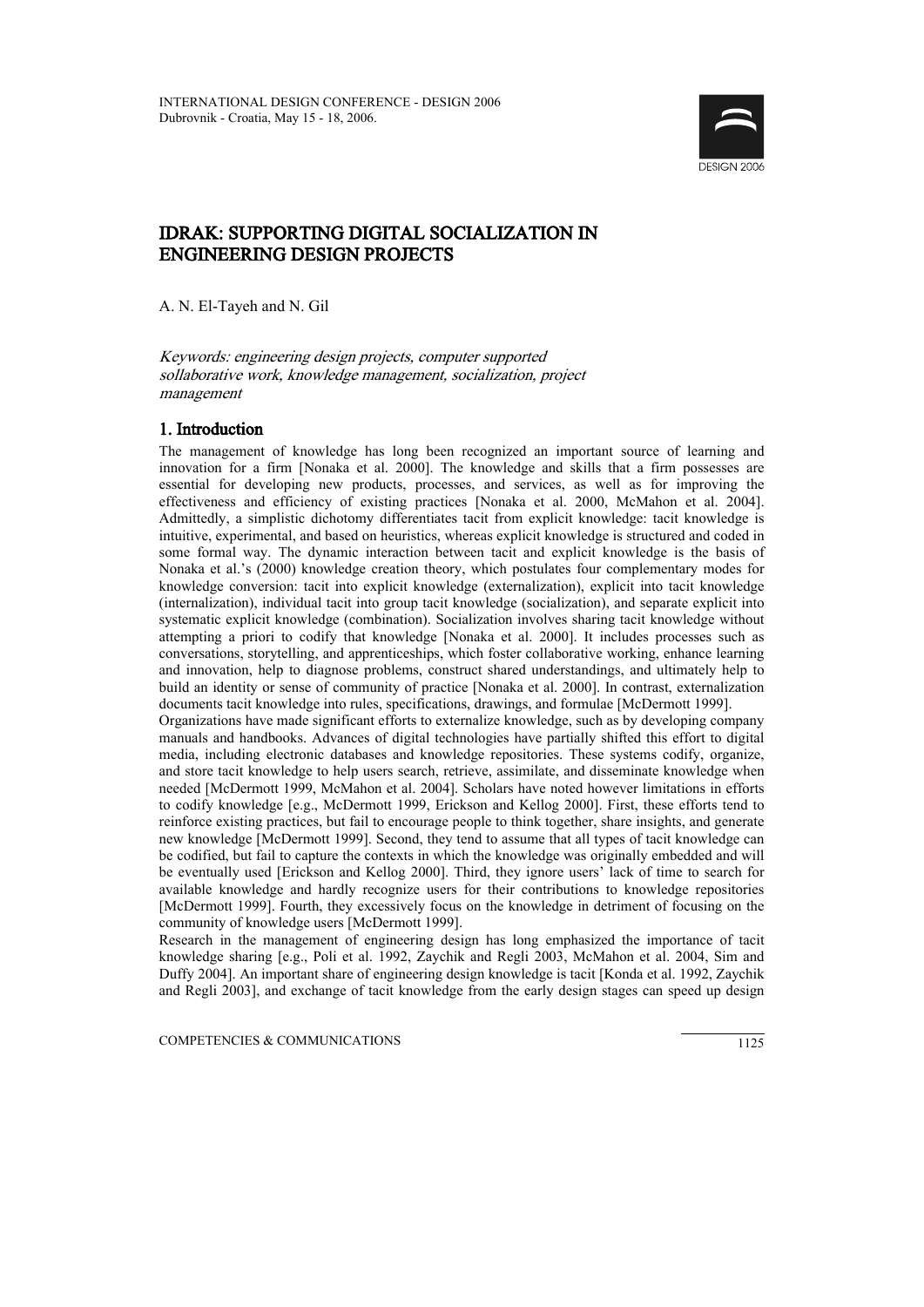work and increase design quality [Poli et al. 1992]. Ad hoc socialization processes do not guarantee, however, effective communication between participants if they have different occupations and working languages, and lack understanding of what knowledge to share [Carotenuto et al. 1999].

Clearly, this problem matters to engineering design of projects where participants come from various communities of practice. Projects are comissioned by the client to a set of firms, including design consultants, contractors, and suppliers, that work together over the project time. The extent to which these firms remain together from project to project is limited by variability in product design, in procurement practices, and in project location. Given the 'social' nature of engineering design [Bucciarelli 1994], it matters to understand how to best facilitate the exchange of tacit knowledge across firms' boundaries from the early design stages of projects.

The fact that design participants are increasingly digitally networked through centralized web-based extranets [CICA 2002] merits investigation on how digital technologies can enhance cross-firm socialization. In the UK, for example, about six main application service providers – i.e. commercial companies specializing in developing, hosting, and managing project extranets – were operating in 2002 [CICA 2002]. Extranet applications offer digital features to support engineering design work, such as ability to red line drawings, calendar facilities, auditable paper trail, and digital security. They also enable project participants to post and retrieve codified knowledge, such as specifications and drawings, requests of information, meeting minutes, and schedules and budgets, yet have shied away from offering sophisticated digital socilization features. Research suggests that rigid communication structures militate against the exchange of tacit knowledge, which requires instead the voluntary coming together of people to negotiate shared meanings [Konda et al. 1992]. Here, we set off to investigate the extent to which adding a 'social' dimension to project extranets can facilitate crossfirm transfer of tacit knowledge at the early engineering design stages of projects. In the remaining of this paper, we first summarize the theoretical underpinnings of digital socialization. Then, we present IDRAK, a proof-of-concept of a digital platform for supporting cross-firm socialization in engineering design projects. Finally, we discuss our strategy to validate IDRAK.

### 2. Digital Socialization

Research on computer-supported collaborative work (CSCW) has examined how mutual relationships or interdependencies between individuals are constructed and established as social processes, and in what ways digital media can help or hamper these processes [Carotenuto et al. 1999]. Researchers define conversations as personally motivated social processes for eliciting, unpacking, articulating, applying, and re-contextualizing knowledge [Thomas et al. 2001]. Conversations can instantiate instrumental as well as expressive communication needs [Thomas et al. 2001]. Instrumental communication aims to accomplish tasks related to immediate organizational goals through well defined formats; it happens in specific contexts and includes specific information (e.g., job offers, invoices, proposals, and contracts). In contrast, expressive communication is motivated by personal or social aims to share experiences, indicate agreements, and be humorous (e.g., hallway conversations, informal meetings, scrawled notes, and e-mails about non-business issues) [Thomas et al. 2001].

Researchers have expressed concerns that many digital communication systems take for granted that users interact simply because the environment makes it technologically possible, while neglecting the social dimension of interaction. Current digital systems, such as e-mail, chat rooms, bulletin boards, and discussion forums, don't do a good job to help users keeping conversations on track, getting timely replies, and knowing who (or whether anyone) is listening: "in the digital world we are socially blind" [Erickson and Kellogg 2000]. Rather, digital networks ought to foster the development of virtual communities of practice – or of interest, purpose, or passion – spanning boundaries of work groups [Carotenuto et al. 1999]. Networks should help people to interact and feel integrated (especially new workers), share experiences, expose tacit knowledge, make recommendations, build personalized relationships, and discuss a wide range of topics; in other words, digital socialization should generate 'Socio-Technical Capital', a resource (such as artifacts) produced as a side-effect of repeated technology-mediated social interaction that accumulates and gets available to support other interactions [Girgensohn and Lee 2002].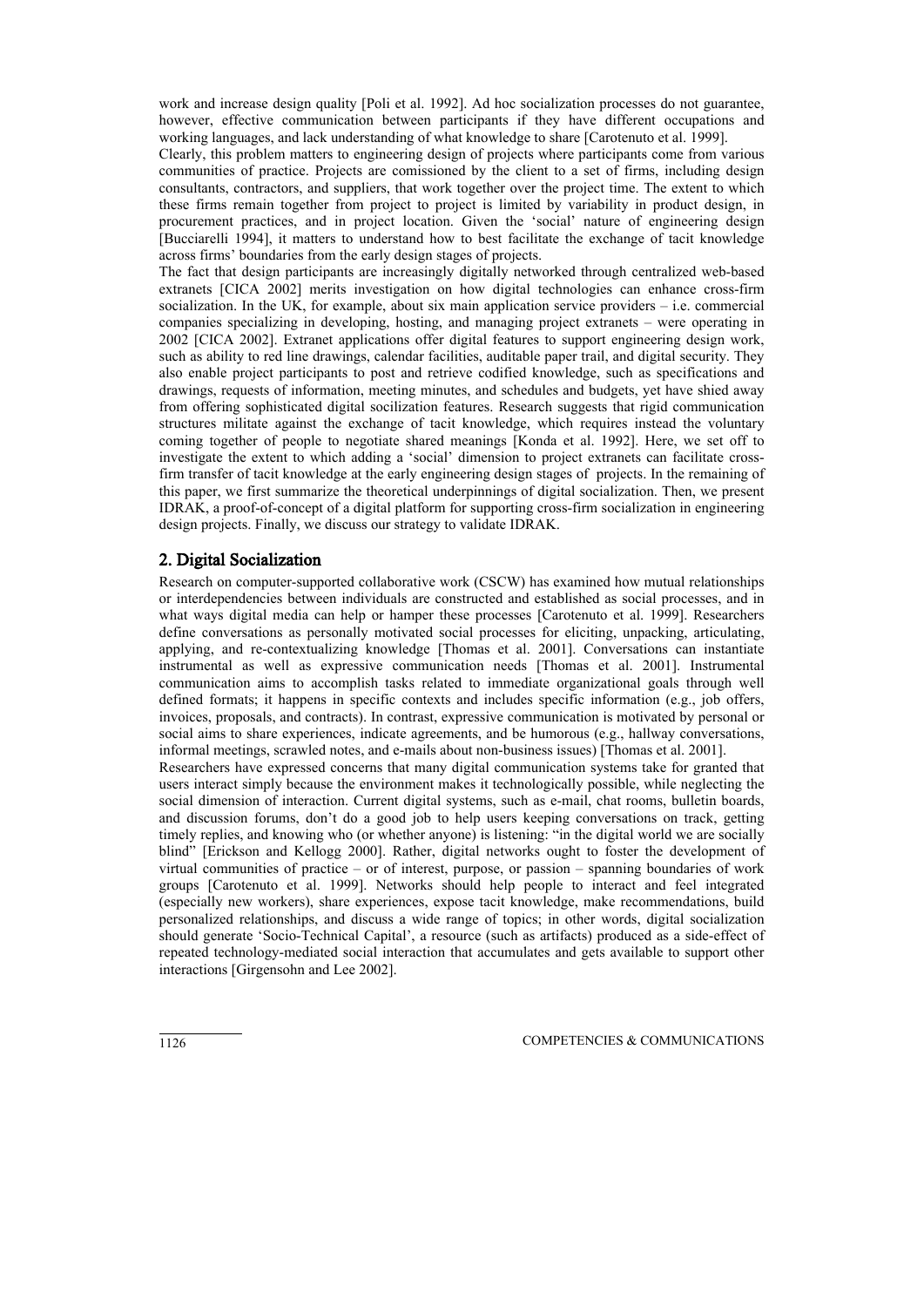The theoretical underpinnings of CSCW primarily stem from principles in physical socialization that, in turn, are informed by two grand theories of communication – media richness theory and social presence theory. Media richness theory explains a medium's capability to convey certain types of information. This is a function of the medium's capacity for supporting immediate feedback, multiple cues, language variety, and personal focus of sources [Connel and Mendelsohn 2001]. Along these dimensions, media can be ranked in order of decreasing richness as follows: face-to-face, video, telephone, e-mail, addressed written documents, unaddressed written documents, and formal numeric text [Connel and Mendelsohn 2001]. On the other hand, social presence theory refers to the degree to which a communication medium permits communicators to experience others as being psychologically present, or the degree to which a medium is perceived to convey the actual presence of the communicating participants [Connel and Mendelsohn 2001]. Nonverbal cues, social situation norms, and rules play a significant role in social presence [Connel and Mendelsohn 2001].

Our empirical findings from a case study within the context of a major investment programme [El-Tayeh and Gil 2006] suggest that e-mail and commercial extranets lack the ability to enhance socialization across the digitally networked design participants. A cross-fertilization of the case study findings with the literature review on digital socialization forms the basis of our proof-of-concept to 'socially' enhance digital networks that already support engineering design work.

#### 3. IDRAK: a Proof-of-Concept for enhancing Socialization in Engineering Design

We termed IDRAK, an acronym for Internet Dialogue and Repository for Acquired Knowledge, to our proof-of-concept of a 'social' web-based system to support engineering design in projects (Figure 1). The words 'Dialogue' and 'Repository' reflect respectively the synchronous and asynchronous knowledge exchange features offered by IDRAK. Semi-synchronous approaches encourage a greater range of responses [Hollan and Stornetta 1992]. 'Acquired Knowledge' expresses the ability of design teams to reuse tacit knowledge between projects.



Figure 1. IDRAK Conceptual Framework

The conceptual framework underpinning the implementation of IDRAK pieces together the following capabilities:

- Knowledge Map: It links a set of knowledge 'communities', each aggregating groups of users with shared practices and similar interests [Girgensohn and Lee 2002]. Digital communities facilitate 'interaction' by raising users' awareness to others' competences [Erickson and Kellogg 2000].
- Digital IDs: It enhances the visibility of users' digital presence. Each user holds a persistent digital identity and profile. Digital IDs help users to recognize other registered users and build a reputation on the digital space [Girgensohn and Lee 2002].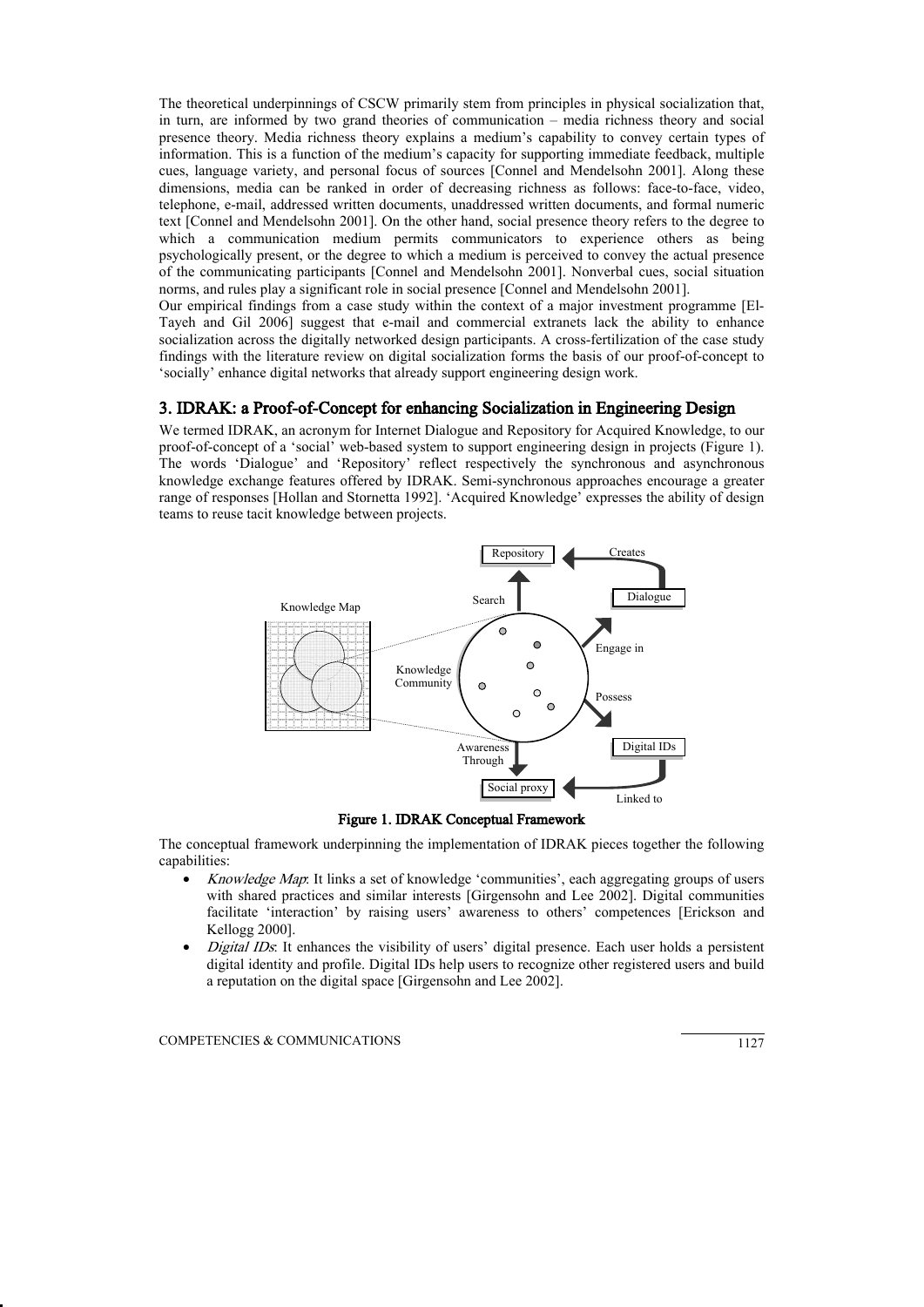- Social Proxy: It aims to provide users with cues to convey social awareness through the use of graphics. It enhances user awareness and recognition for other users' knowledge, situation, availability, and activity [Isaacs et al. 2002]. IDRAK allows users to make or not themselves visible since too much visibility online can detract users [Erickson and Kellogg 2000].
- Dialogue: It allows users to engage in synchronous communication to facilitate the creation of common grounding [Hollan and Stornetta 1992].
- Repository: It codes and collates dialogues into a searchable repository of contextualised conversations to facilitate tacit knowledge dissemination [Erickson and Kellogg 2000].

#### 3.1 Overview of IDRAK's Graphic User Interface (GUI)

We implemented IDRAK as a Rich Internet Application (RIA) that visually displays all information in a single-screen made up of a bottom and top user-interface panels (Figure 2). The top panel consists of two main elements: the navigation bar and the social proxy. The navigation bar has two purposes: First, it allows users to customize some settings, including bandwidth characteristics (e.g., modem, ADSL, LAM, Dial-up) and the color of choice (this color will show both in the people-like icon in the social proxy and in the text entries in the instant dialogue box). Second, it provides users with a ring button to trigger a sound alert on the desktop of other logged-in users. IDRAK acknowledges that logged-in users may have the IDRAK window minimized on their computer desktop while they work with other applications. A logged-in user can therefore use the 'ring' button to grab the attention of other logged-in users. This is similar to procedures to start a telephone conference call except that IDRAK users control the number of times to ring.

The social proxy is a graphical social navigation approach for social awareness [Erickson and Kellogg 2000]. It includes two components, one 'active' and one 'passive.' In the 'active' component, loggedin users are depicted as movable, semi-transparent colored, people-like icons. These icons turn opaque and graphically propagate a sound wave when a logged-in user types in the IDRAK window. If a user is logged-in but working (typing) on another application her icon will stay semi-transparent and will not display a sound wave. Further, when a logged-in user is active, i.e. typing in the IDRAK window, the people-like icon moves gradually to the foreground and the size of the icon gradually expands. Conversely, the people-like icon gradually moves to the background and shrinks in size once a user stops typing. This feature conveys a sense of the availability of logged-in users to engage into a digital conversation. The 'passive' component of the Social Proxy further enables users to make others better aware of their availability to dialogue through text- and color-based cues, including 'online' (blue), 'away' (white), 'be right back' (green), and 'out to lunch' (orange).

The bottom panel of IDRAK consists of two main elements: one holds the Digital ID and Knowledge Map, whereas the other holds the Instant Dialogue and Knowledge Repository. The Digital ID and Knowledge Map is an interactive 'yellow-pages' feature [Girgensohn and Lee 2002] to which we added real-time search capabilities. Hence, the Digital ID displays information entered by users when they register with IDRAK, including name, job role, contact details, and knowledge profile in terms of experience, interests, and capabilities. The registration act also requires a user to graphically plot herself into one or more communities in the knowledge map. The position of the dot in relation to the geometric centre of the intersection between knowledge communities conveys information about the extent to which a user feels she belongs or not to each community. Users can find out the position of registered users in the knowledge map by dragging a 'radar square' over the knowledge map -IDRAK automatically displays in real-time a list of all user names within the radar boundaries, and the user can then click on any name to retrieve the Digital ID.

The Instant Dialogue and Repository enables logged-in users — belonging to the same or different communities — to engage in synchronous and asynchronous conversations (Figure 3). The Instant Dialogue is a synchronous chat environment. Users that log in the middle of an ongoing conversation can familiarize themselves with the parts they missed by scrolling up and down the text in the chat box. Each color-coded text entry is preceded by the name of the user who sent it. The Instant Dialogue also displays automatically notifications when new users log in or out of IDRAK, as well as when a user changes her availability status in the passive social proxy. The 'Save' button in the Instant Dialogue box enables users to save all or part of a dialogue into the Repository, thereby allowing to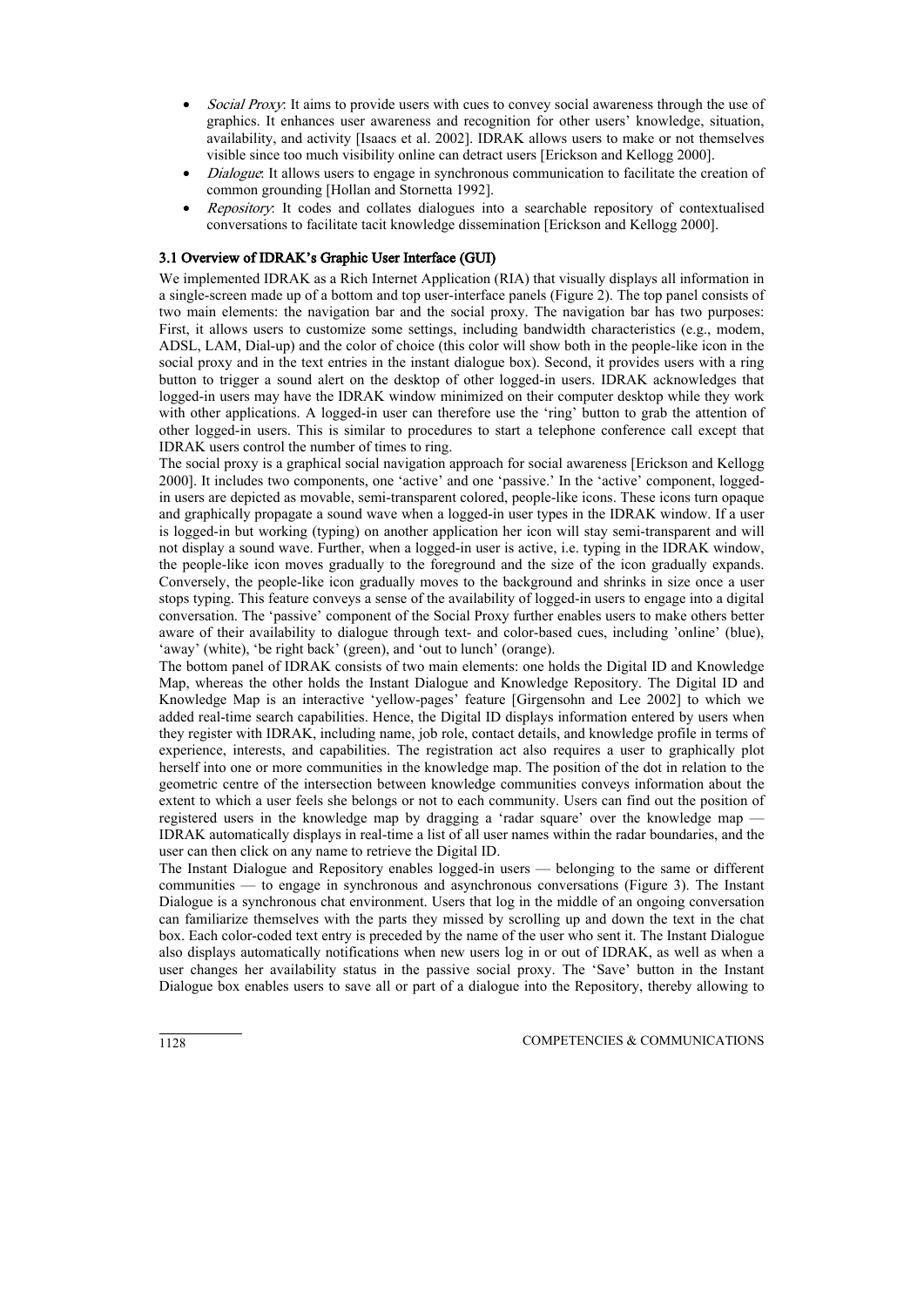document tacit knowledge within a rich context. IDRAK deletes automatically a conversation record from the dialogue box approximately 15 minutes after the last user has logged out. This feature gives the last user a chance to log in back again in case she changed her mind and wishes to save the conversation into the Repository; it also safeguards against unexpected lost connectivity.



**1**-Navigation bar 2 Social proxy (passive) 3 Social proxy (active) **4** Digital ID S-Knowledge map Figure 2. IDRAK's User Interface showing the Knowledge Map and a Digital ID

| <b>M</b> Delta Design Menu                                                                                                                           | Bandwidth DSL<br>Ring                                                                                                                                                                                                     | $\overline{\phantom{0}}$<br>User Color<br>Connection @                                                                                               |
|------------------------------------------------------------------------------------------------------------------------------------------------------|---------------------------------------------------------------------------------------------------------------------------------------------------------------------------------------------------------------------------|------------------------------------------------------------------------------------------------------------------------------------------------------|
|                                                                                                                                                      |                                                                                                                                                                                                                           | <b>晶</b> Architect<br><b>各</b> Project-Manager<br><b>&amp;</b> Thermal-Engineer                                                                      |
| Welcome                                                                                                                                              |                                                                                                                                                                                                                           | Online<br>٠                                                                                                                                          |
| Knowledge Map and Digital ID                                                                                                                         |                                                                                                                                                                                                                           |                                                                                                                                                      |
| <b>Instant Dialogue and Knowledge Repository</b>                                                                                                     |                                                                                                                                                                                                                           |                                                                                                                                                      |
| Programme (3)<br>Architectural (0)<br>-ra<br>Engineering (4)<br>-13)<br>Structural (1)<br>- 13)<br>Estimates (1)<br>Reply<br>New<br>Lessons learned: | getting started<br>Getting started<br>- 13)<br>Cost and Schedule Information<br>Refresh   1 connected user(s)<br>Prev Next<br>pages 1/1<br>A first pass yieled a result of 1000 cost units and about 40 weeks to deliver. | * User Thermal-Engineer joined IDRAK<br>Thermal-Engineer: Hi<br>* User Project-Manager joined IDRAK<br>* Project-Manager changed to [ Be Right Back] |
| to alert the architect for that important<br>2) space inside was not an issue                                                                        | 1) the first pass failed to meet the 2-interconnected cell requirment -- need                                                                                                                                             | Clear<br>$B$ $I$ $U$<br>Send<br>Hello                                                                                                                |
| Project manager in data: 2006-02-01 16:33:50                                                                                                         |                                                                                                                                                                                                                           | Choose a category in the "Knowledge"<br>Save<br>Repository" to the left then click the<br>button to save the current dialogue.                       |
| Questionaire                                                                                                                                         |                                                                                                                                                                                                                           |                                                                                                                                                      |
|                                                                                                                                                      |                                                                                                                                                                                                                           |                                                                                                                                                      |
|                                                                                                                                                      |                                                                                                                                                                                                                           |                                                                                                                                                      |

Figure 3. IDRAK's User Interface showing the Knowledge Repository and Instant Dialogue

7 Knowledge repository

The Knowledge Repository enables users to examine documented conversations as well as to engage into asynchronous conversations. The save button in the Dialogue is disabled by default to disallow

COMPETENCIES & COMMUNICATIONS 1129

**6** Instant Dialogue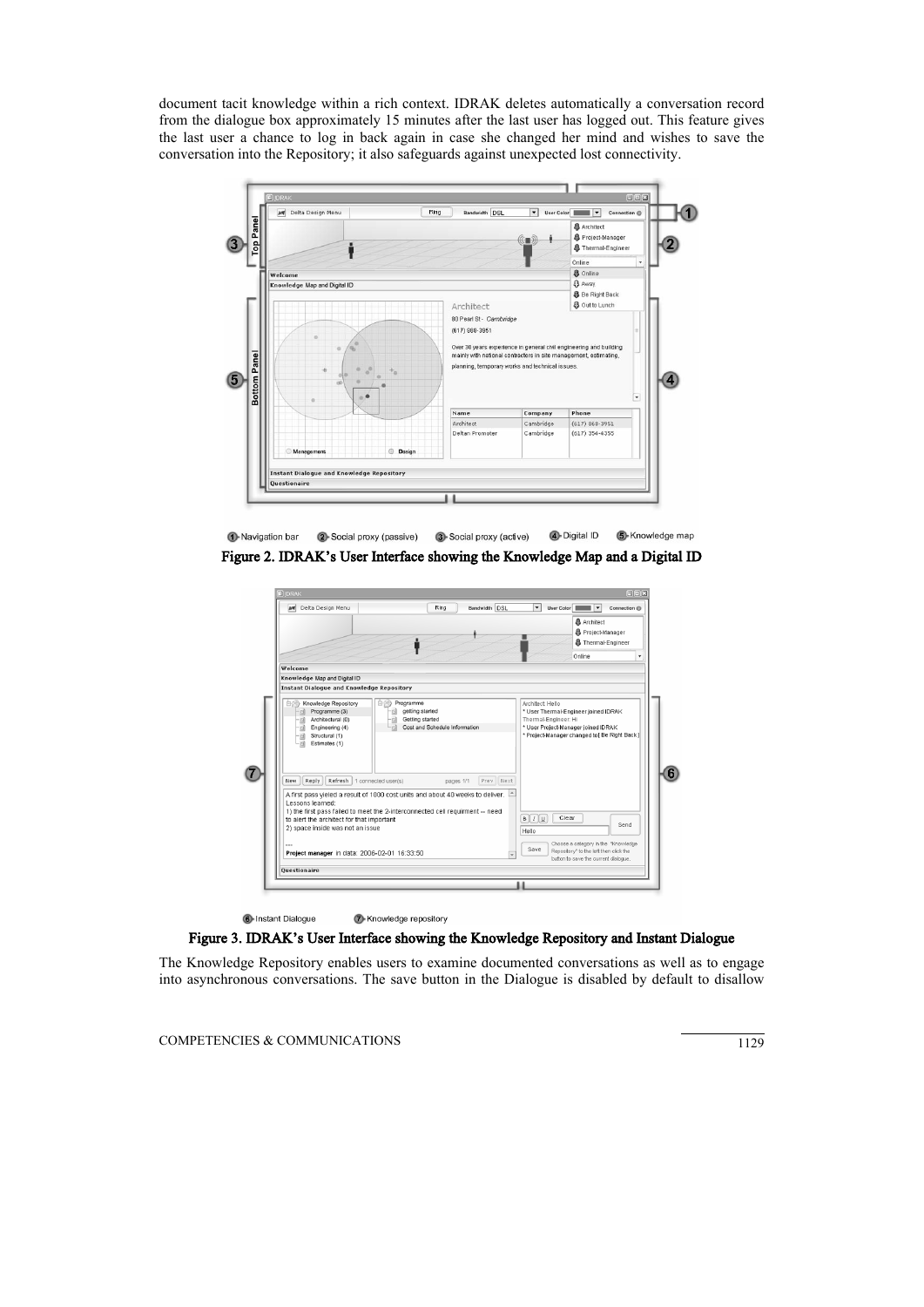users from documenting a (part of) conversation in the Repository without categorizing it first according to preset design ontology. IDRAK automatically enables the save button after a user completes the categorization task. A windows-type file explorer enables users to browse and retrieve documented conversations, displayed according to the ontology rules. The Repository also provides users with a box to type text. Thus, a user can asynchronously initiate a new conversation or reply to a documented conversation and get the contribution directly documented in the Repository. The Repository automatically creates a folder to document together all contributions related to a specific conversation, which is named after the first entry. Both the 'new' and 'reply' buttons in the Repository are disabled by default to disallow contributions outside the ontology rules. In effect, IDRAK requires users to highlight a class in the Repository, or highlight a class and a documented set of dialogues, before enabling respectively the 'new' and 'reply' buttons.

### 4. Validation Strategy

We plan to validate the usability of IDRAK in a laboratory setting where we will mimic the demands of engineering design work. Broadly, the meaning of usability has been associated with "quality in use" [Bevan 1995], but more specifically it is defined as "the effectiveness, efficiency and satisfaction with which specified users can achieve goals in particular environments" [ISO 1998]. Hence, we will instantiate IDRAK to play online the Delta Design exercise (Figure 4) — a known board-based exercise where a four-element design team (structural engineer, thermal engineer, project manager, and architect) face the challenge of developing a 2-dimensional conceptual design of a building suitable for, and attractive to, the inhabitants of the imaginary Deltoid planet [Bucciarelli 1999].

Each participant in the Delta design exercise is given ex-ante a set of instructions to prepare her role, including a generic exercise description and a role instruction. The latter informs each participant of her own design constraints, objectives, and rules to judge the quality of a design solution. The two engineers must ensure that the output meets their design criteria, the project manager must ensure that the output meets the budget and schedule, and the architect must ensure that the output meets aesthetic criteria [Bucciarelli 1999]. The four participants are instructed not to discuss their roles before the game starts. Throughout the exercise, the design team must place triangular red- and blue- colored tiles on a diamond-shaped grid to develop a conceptual design. The criteria underpinning each role shape each participants' preferences for a configuration, as well as for the number and color of the tiles and the way the tiles overlap. Participants are typically allowed up to 120 minutes to make tradeoffs and agree a solution.

A bespoken instantiation of IDRAK will provide a suitable environment to mediate online communication across the Delta design team. Each participant will operate from a different desktop computer to mimic a situation where the team stays geographically dispersed and unable to meet for the length of the engineering design session. We complemented IDRAK's capabilities by developing a digital board where users can pick and move tiles on a diamond-shaped grid. Further, we instantiated IDRAK with a small subset of the e-COGNOS ontology — an ontology on the semantics underscoring the content and interdependencies of documents used in engineering design projects to promote consistent knowledge management within collaborative environments [Zarli et al. 2000]. E-COGNOS comprises a set of process models that include main user profiles (e.g. project manager, architect, and structural designer), as well as a set of class diagrams to describe design tasks (i.e. site analysis, sketch design, programming, and estimating) and the relationships between tasks and outputs. We will try to assemble as many teams as possible to play the Delta Design exercise over the computer. Each test run is expected to generate synchronous Dialogues that users can save in the Repository. Hence, the last project teams playing the exercise can learn by searching the knowledge exchanges held and stored by the first teams.

Usability of an artifact cannot be directly measured, but can be operationalized into measurable objective and subjective attributes [Folmer and Bosch 2004, Hornbæk 2006]. Objective attributes focus on aspects of the interaction that are not dependant on users' perception, e.g. efficiency and learnability [Folmer and Bosch 2004, Hornbæk 2006], whereas subjective attributes focus on users' perception of (or attitudes towards) the interface, the interaction, and the outcome, e.g. satisfaction and attractiveness [Folmer and Bosch 2004, Hornbæk 2006]. We will use three accepted dimensions to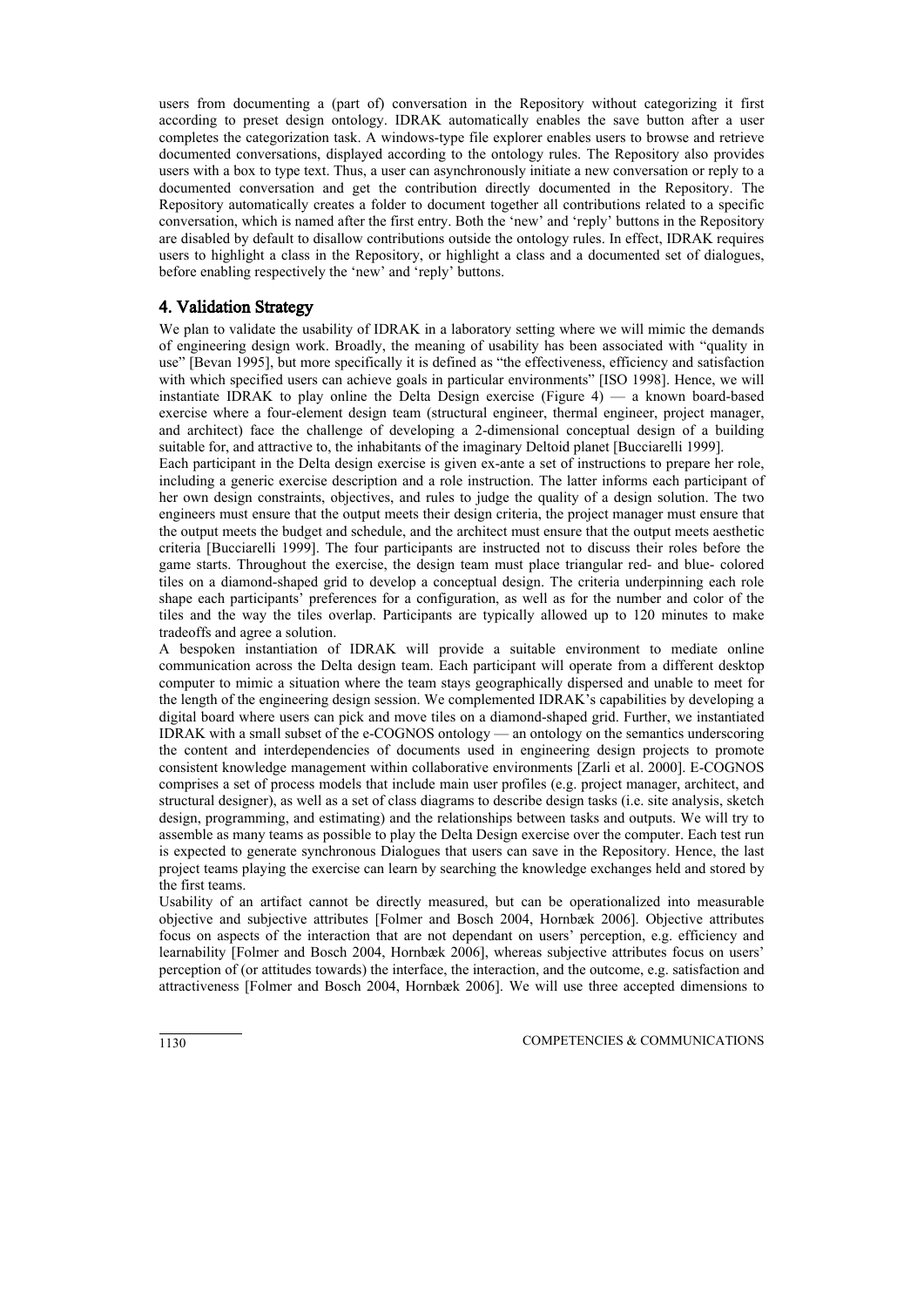comprehensively measure the usability of IDRAK: (1) effectiveness, (2) efficiency, and (3) satisfaction [e.g., Hornbæk 2006]. Effectiveness is "the accuracy and completeness with which users achieve specified goals" [ISO 1998]. We will measure effectiveness by evaluating both the degree of task completion and the quality of the interaction outcome from a user's perspective [Hornbæk 2006]. Efficiency is "the resources expended in relation to the accuracy and completeness with which users achieve specified goals" [ISO 1998].



Figure 40 Delta Design Window in IDRAK's User Interface

We will measure efficiency by evaluating usage patterns to solve tasks and resources that users expend in communication efforts [Sauro and Kindlund 2005, Hornbæk 2006]. Finally, satisfaction is "the freedom from discomfort, and positive attitudes towards the user of the product" [ISO 1998]. We will measure overall satisfaction by evaluating system usefulness, information quality, interface quality, and perceptions of outcomes/interaction [Hornbæk 2006, Lewis 2002].

We will mix and match three usability-inquiry methods to collect data: a standard questionnaire, semistructured interviews and observations, and analysis of actual logging use. First, we will request users to complete online, at the end of each test run, the standard PSSUQ questionnaire [Lewis 2002] to collect data on satisfaction., including measures of quick completion of work, ease of learning, highquality documentation and online information, functional adequacy, and rapid acquisition of productivity [Lewis 2002]. Second, we will interview users to collect data on specific subjective measures of effectiveness and efficiency. Third, we will code and analyse actual conversational data to objectively measure efficiency, using coding schemes developed to validate research on instant messaging and persistent chat prototypes [Isaacs et al. 2002]. We expect to report back on our findings in one year time, as well as discuss the limitations of assuming repeatability of engineering design projects and a contractual environment that welcomes inter-organizational digital collaboration.

#### Acknowledgement

We gratefully acknowledge funding awarded by the Engineering and Physical Sciences Research Council (EPSRC) to this research (First Grant GR/S47717/01) and the support in kind provided by our industrial partners. Any opinions, findings, and conclusions or recommendations expressed in this material are those of the author(s) and do not necessarily reflect the views of EPSRC or our industrial partners.

#### References

Bevan, N., "Measuring usability as quality of use"Journal of Software Quality, no. 4, 1995. Bucciarelli, L.L., Designing Engineers. The MIT Press, Cambridge, MA, 1994.